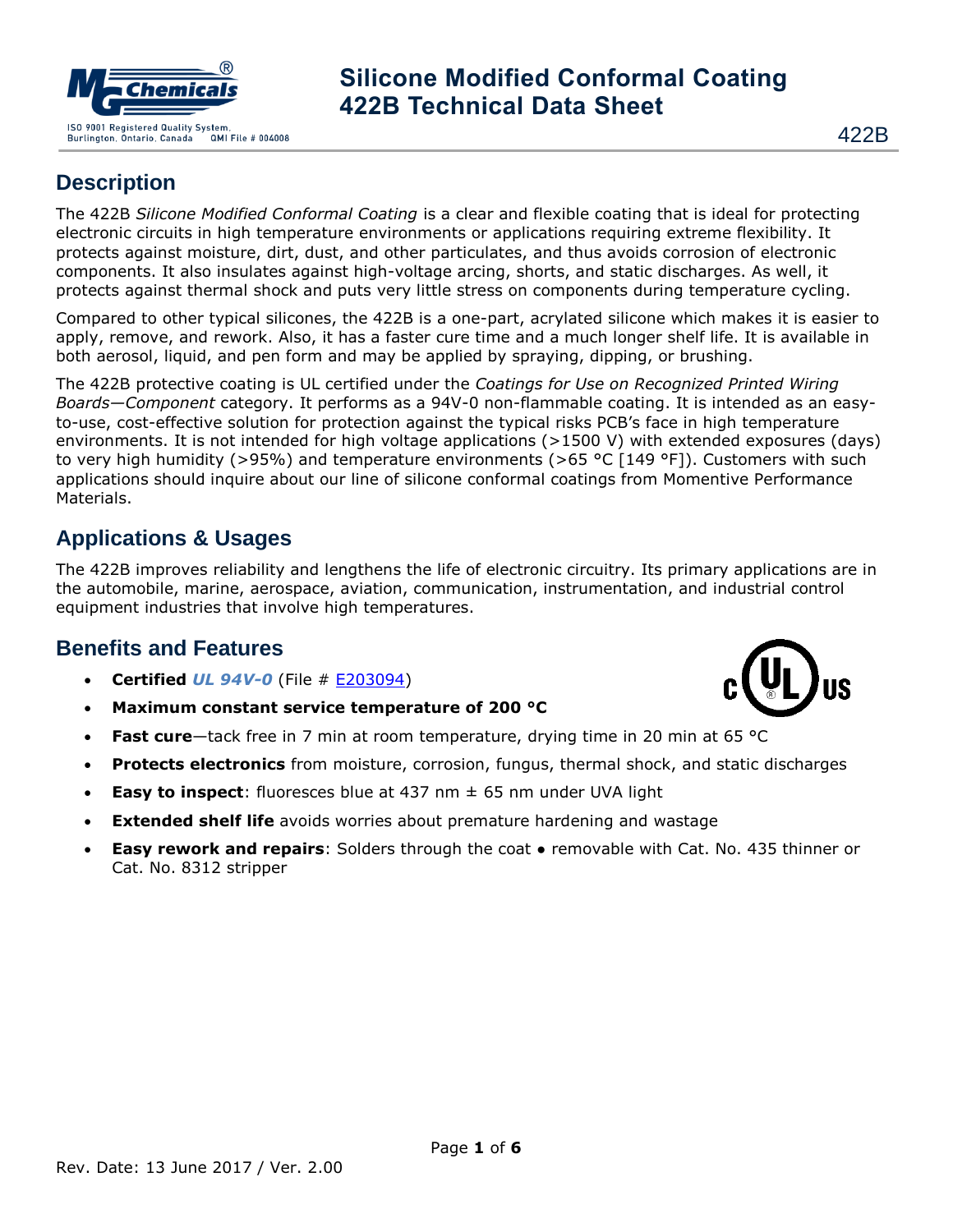

## **Usage Parameters**

| <b>Properties</b>           | <b>Value</b>                    |
|-----------------------------|---------------------------------|
| <b>Tack Free</b>            | $5-7$ min                       |
| Shelf life                  | 5 <sub>v</sub>                  |
| Drying Time @20 °C [68 °F]  | 48 h                            |
| Drying Time @65 °C [149 °F] | 20 min                          |
| Theoretical HVLP Spray      | ≤61 800 cm <sup>2</sup> /L      |
| Coverage <sup>a)</sup>      | ≤6.18 m <sup>2</sup> /L         |
|                             | ≤234 000 in <sup>2</sup> /gal   |
|                             | $\leq$ 252 ft <sup>2</sup> /gal |
|                             |                                 |

a) Idealized estimate based on a coat thickness of 25  $\mu$ m [1.0 mil] and 100% transfer efficiency

## **Principal Components**

| <b>Name</b>                            | <b>CAS Number</b> |
|----------------------------------------|-------------------|
| Silicone and acrylic resin combination | proprietary       |
| Xylene                                 | 1330-20-7         |
| Acetone                                | 67-64-1           |
| Ethyl benzene                          | 100-41-4          |

## **Cured 422B Properties**

| <b>Physical Properties</b>                | <b>Method</b>            | <b>Value</b>                   |
|-------------------------------------------|--------------------------|--------------------------------|
| Color                                     | Visual                   | Clear                          |
| Solderability                             |                          | Fair                           |
| Flexibility                               |                          | Excellent                      |
| Flammability                              | UL File # <b>E203094</b> | $94V - 0$                      |
| UV inspection absorption max              | Absorption spectrum      | 375 nm (near UV)               |
| fluorescence max                          | Emission spectrum        | 437 nm (blue)                  |
|                                           |                          |                                |
|                                           |                          |                                |
| <b>Electrical Properties</b>              | <b>Method</b>            | <b>Value</b>                   |
| Dielectric Strength @0.0150"              | IPC-TM-650 Test 2.5.6.1  | 1 056 V/mil                    |
| Volume Resistivity @23 °C 50% RH          | <b>ASTM D 257-07</b>     | $1.2 \times 10^{15} \Omega$ cm |
| <b>Surface Resistivity</b>                |                          | 4.5 x $10^{16}$ Ω/sq           |
| Dielectric Constant @60 Hz, 25 °C [77 °F] | ASTM D 150-98            | 2.35                           |
| Dielectric Constant @1 MHz, 25 °C [77 °F] |                          | 1.99                           |
| Dissipation Factor @60 Hz, 25 °C [77 °F]  | $\mathbf{H}$             | 0.037                          |
| @1 MHz, 25 °C [77 °F]                     | $\mathbf{H}$             | 0.012                          |

| <b>Properties</b>               | <b>Value</b>                                               |
|---------------------------------|------------------------------------------------------------|
| Constant Service<br>Temperature | -40 to 200 °C<br>$\sqrt{(-40 \text{ to } 392 \text{ °F})}$ |
|                                 |                                                            |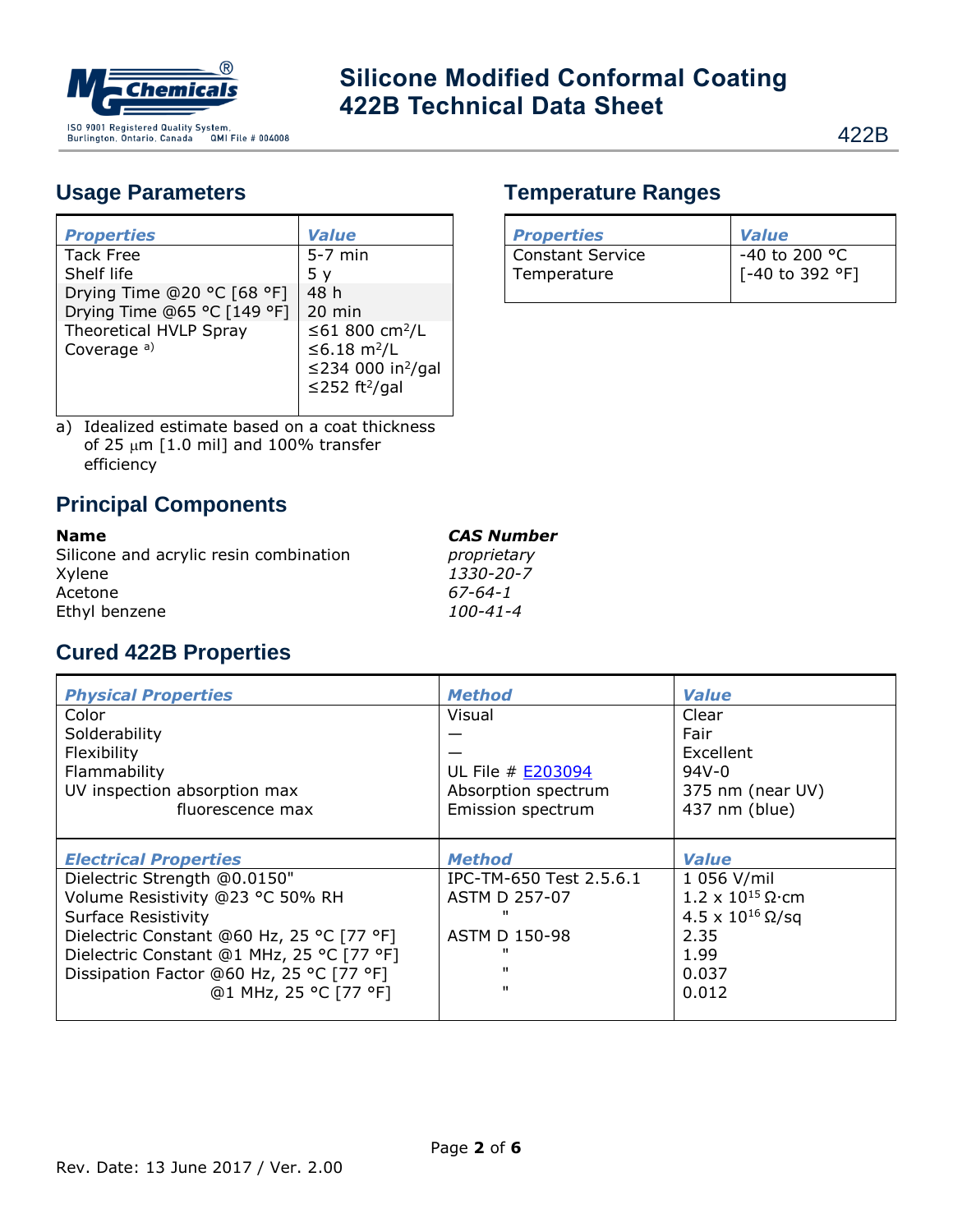

| <b>Thermal Properties</b>                                                                                                                                                                      | <b>Method</b>                                                                                  | <b>Value</b>                                                         |
|------------------------------------------------------------------------------------------------------------------------------------------------------------------------------------------------|------------------------------------------------------------------------------------------------|----------------------------------------------------------------------|
| Coefficient of Thermal Expansion (CTE)                                                                                                                                                         | IPC-TM-650 Test 2.4.24                                                                         | 253 ppm/ $\degree$ C                                                 |
| Glass Transition Temperature $(T_q)$                                                                                                                                                           |                                                                                                | None detected                                                        |
| Softening Point                                                                                                                                                                                | $\mathbf{u}$                                                                                   | 31 °C [88 °F]                                                        |
| <b>Environmental &amp; Ageing Study</b><br>Salt Spray Test: 7 day @35 °C +Salt/Fog<br>Cross-hatch adhesion<br>Cracking, unwashed area<br>Visual Color, unwashed area<br>Peeling, unwashed area | <b>Method</b><br>ASTM B117-2011<br>ASTM D3359-2009<br><b>ASTM D661-93</b><br>ASTM D1729-96<br> | <b>Value</b><br>$5B = 0\%$ area removed<br>None<br>No change<br>None |

## **Uncured 422B Properties**

| <b>Physical Properties</b> | <b>Method</b>         | <b>Value</b>                              |
|----------------------------|-----------------------|-------------------------------------------|
| Odor                       |                       | Ethereal                                  |
| Viscosity @23 °C [73 °F]   | <b>Brookfield SP1</b> | 60 cP $[0.060 \text{ Pa} \cdot \text{s}]$ |
| Density                    |                       | $0.898$ g/mL                              |
| Flash Point                | Closed Cup            | $-18$ °C [ $-0.40$ °F]                    |
| <b>Boiling Point</b>       |                       | 55 °C [131 °F]                            |
| Solids Content (w/w)       |                       | 28%                                       |
|                            |                       |                                           |

#### **Compatibility with Substrate**

The 422B silicone is compatible with most materials found on printed circuit assemblies; however, in an uncured state it is not compatible with contaminants like water, oil, and greasy flux residues. Therefore, it is extremely important to clean the printed circuit assembly thoroughly with a suitable electronic cleaner before applying the coating.

The chosen electronic cleaners should remove moisture, wax, greases, oils, and all other contaminants that are known to cause defects in this type of conformal coating (see recommended cleaners on page 5).

## **Health, Safety, and Environmental Awareness**

Please see the 422B **Safety Data Sheet** (SDS) for more details on transportation, storage, handling and other security guidelines.

*Environmental Impact:* The 422B formulation is free from ozone depletion compounds. The coating is RoHS compliant.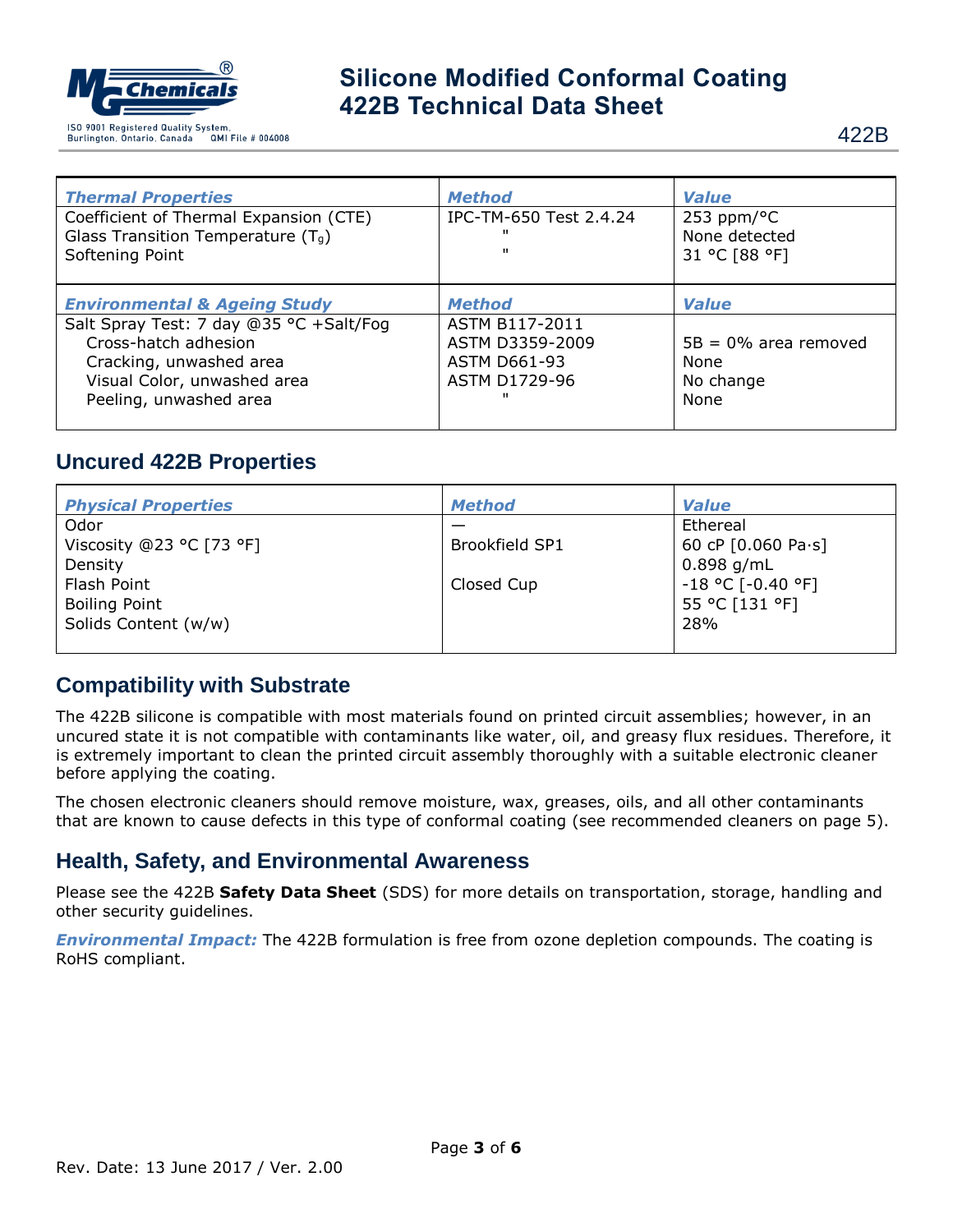

422B

*Health and Safety:* The liquid is flammable and should be kept away from flames and other ignition sources. As with most paint materials, avoid breathing in fumes or direct contact with the material. Solvents therein can cause irritation and other symptoms like headaches, pain, as well as having long term exposure effects. The cured coating presents no known hazard.

Wear safety glasses and disposable nitrile gloves for short contact (<4 hours). For extended contact use Viton gloves. Wash hands thoroughly after use. Use in the open air, in fume hoods, or in well ventilated area. For short or long term (8 hours) at levels of exposures exceeding 100 ppm xylene or 750 ppm acetone, use NIOSH approved respirator with organic vapor cartridges rated for this order of concentrations.

| <b>HEALTH:</b>              | $\ast$ |   |
|-----------------------------|--------|---|
| <b>FLAMMABILITY:</b>        |        | R |
| <b>PHYSICAL HAZARD:</b>     |        |   |
| <b>PERSONAL PROTECTION:</b> |        |   |



*Approximate HMIS and NFPA Risk Ratings Legend*: 0 (Low or none); 1 (Slight); 2 (Moderate); 3 (Serious); 4 (Severe)

## **Spray Gun Application Instructions**

Read the procedure below and make necessary adjustments according to your spray gun equipment usage instructions.

#### **Thinning Requirements**

Let down is not required for 422B and will usually lead to a dry film thickness of roughly 1 mil  $[25 \mu m]$  in one coat (depending on the operator). When diluted 1:1, each coat results in a dry film thickness of roughly 0.5 mil  $[13 \mu m]$ .

If higher solid percent grade or custom blends are used, contact us for details.

**ATTENTION!** MG Chemicals recommends a dry film thickness of 25 to 38  $\mu$ m [1 to 1.5 mil]. Since it is a solvent-based and acrylated silicone system, the thickness upper limit is below 75  $\mu$ m [3 mil]. The usual limits for solvent-less silicone systems that have thermosetting cure mechanisms do not apply.

#### *Spray Equipment*

Use a HVLP (high-volume, low pressure) spray gun using the initial settings described in the following table. Adjust these settings and recommendations as required.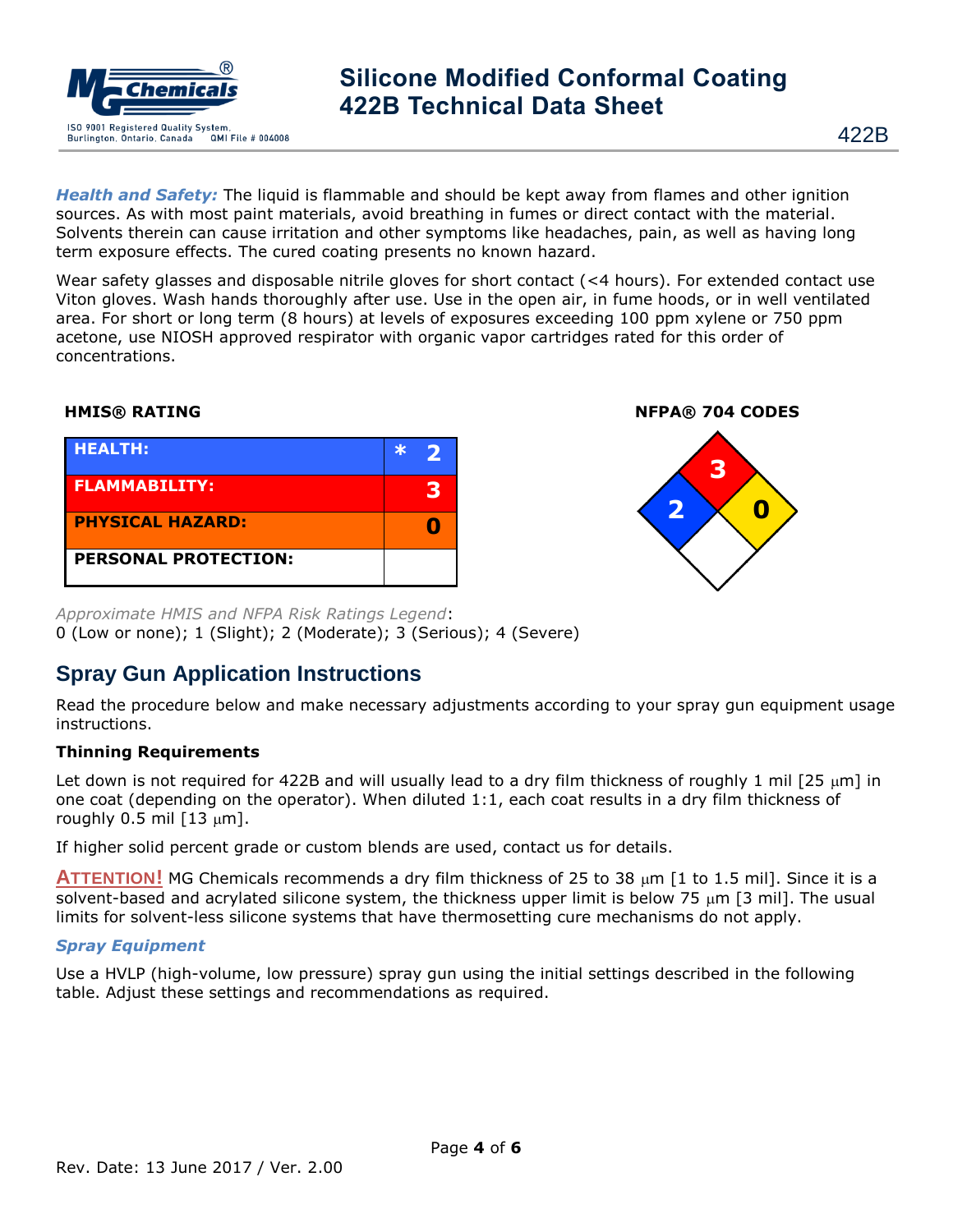

#### **Initial Setting Recommendations**

| <b>Air Cap</b>   | $#3$ HVLP          |                      |                   |
|------------------|--------------------|----------------------|-------------------|
| <b>Pressure</b>  | Inlet<br>23 psi    | Air flow b)<br>13.5  | Air cap<br>10 psi |
| <b>Fluid Tip</b> | 1.3 mm $[0.051"$ ] | 1.5 mm $[0.059"]$ a) |                   |

*Note:* These recommendations are based on a generic paint gun and may differ by brands. Please consult your spray gun manufacturer's guide.

- a) If no or reduced let down is performed, this may be a better tip choice.
- b) SCFM = standard cubic foot per minute

#### **To apply the required thickness**

- 1. Mix the paint thoroughly with a paint shaker, mixer, or spatula.
- 2. Dilute by a ratio of *1:1* (Paint:Thinner) or another ratio of your choice.
- 3. Make a test spray. Adjust the spray settings for best flow and spray quality, and establish an appropriate distance to avoid paint runs. A distance between 23 to 30 cm (9 to 12 in) is recommended.
- 4. Spray a thin and even coat onto the vertical surface to be coated. For best results, start your movement off-surface, press the trigger, and only release off-surface at the end of the stroke. Use a uniform movement of the spray gun parallel to the surface.
- 5. Wait at least 5 minutes and spray another coat. This delay avoids trapping solvent between coats.
- 6. Rotate the board 90° to ensure good coverage.
- 7. Apply additional coats until desired thickness is achieved (go to Step 3).
- 8. Let dry for 7 minutes (flash off time) at room temperature.

**ATTENTION!** Spraying overly thick coats may cause paint runs and hamper solvent evaporation. Prefer the application of many thin wet coats rather than fewer heavy coats.

## **Pen Application Instructions**

Follow the procedure below for best results.

#### **To apply the liquid pen**

- 1. Ensure that the surface to be coated is clean and oil-free.
- 2. Shake the pen vigorously.
- 3. Test on a blank to ensure good flow quality and uniformity during application.
- 4. Touch the pen lightly on the surface while squeezing the barrel to apply thin and even coat.
- 5. Let dry for 3-5 minutes (flash off time) at room temperature before handling.

#### **To cure the conformal coating**

- Full cure can be achieved in 48 hours at room temperature.
- Full cure can be achieved in 20 minutes by using an infrared lamp or in convection oven at 65 °C [149 °F].

*Note:* The procedure above is based on a minimum thickness of 25  $\mu$ m [1 mil] conformal coating. After full cure, measure the actual conformal coating thickness to ensure it meets the applications requirements. Custom cure instructions are required for higher thicknesses (contact us for details).